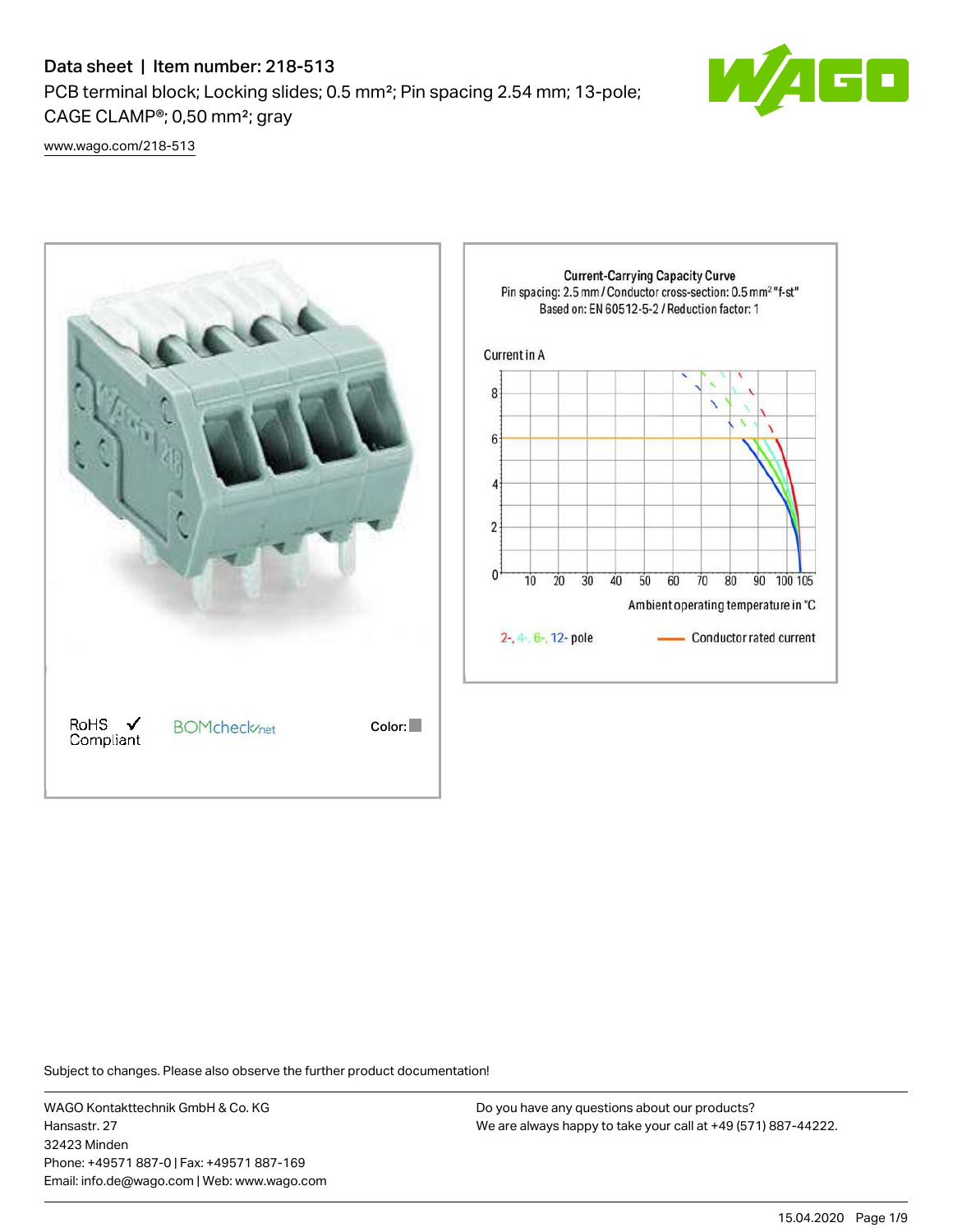



## Item description

- $\blacksquare$ Terminal strips are just 8.1 mm tall and feature an innovative, locking slide-actuated CAGE CLAMP®
- $\blacksquare$ Several clamping units can be held open simultaneously
- $\blacksquare$ Easily terminate stranded conductors in

tight spaces (e.g., bus connectors)

## Data

### Electrical data

#### Ratings per IEC/EN 60664-1

| Ratings per                     | IEC/EN 60664-1 |
|---------------------------------|----------------|
| Rated voltage (III / 3)         | 80 V           |
| Rated impulse voltage (III / 3) | $2.5$ kV       |
| Rated voltage (III / 2)         | 160 V          |
| Rated impulse voltage (III / 2) | $2.5$ kV       |

Subject to changes. Please also observe the further product documentation!

WAGO Kontakttechnik GmbH & Co. KG Hansastr. 27 32423 Minden Phone: +49571 887-0 | Fax: +49571 887-169 Email: info.de@wago.com | Web: www.wago.com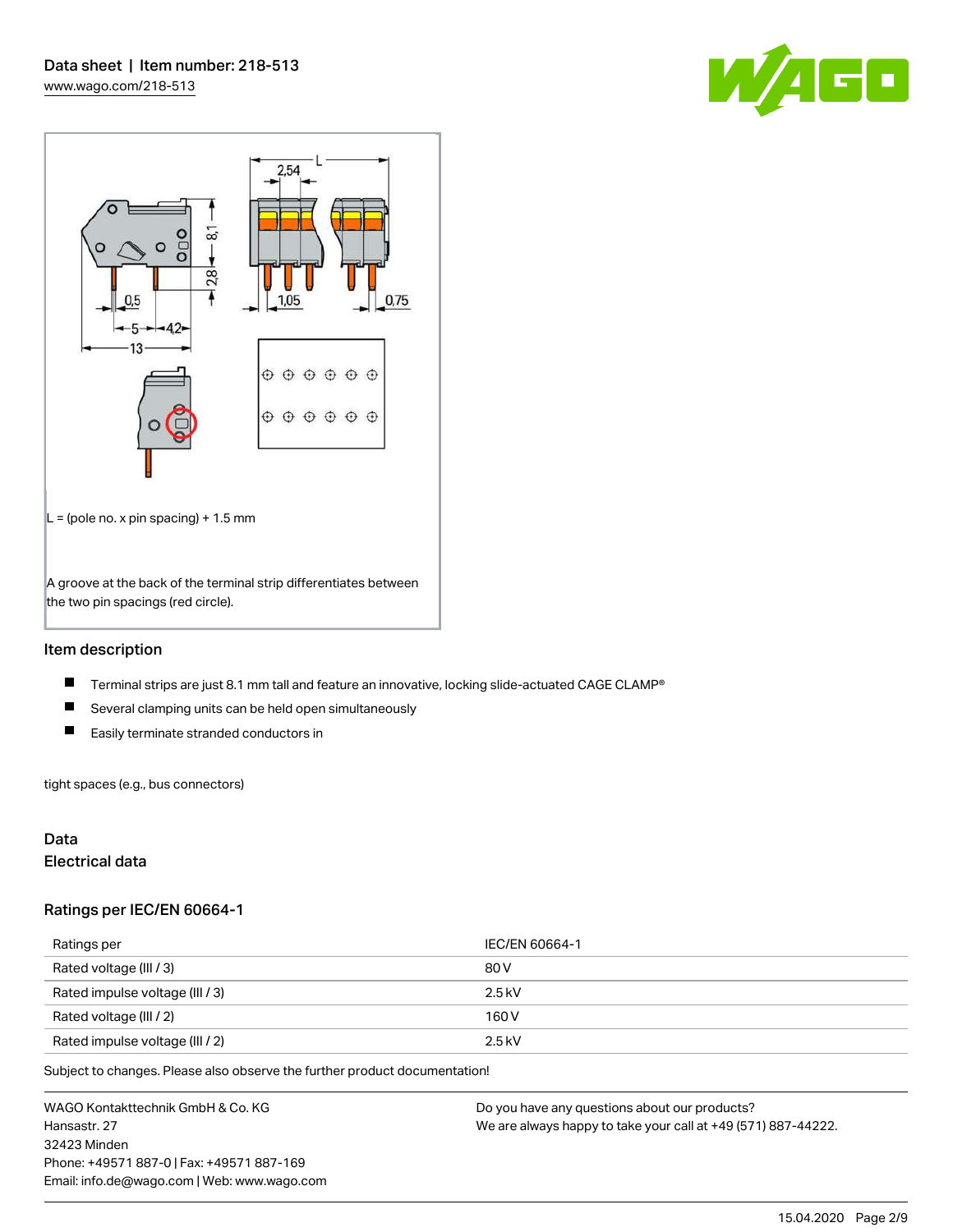[www.wago.com/218-513](http://www.wago.com/218-513)



| Rated voltage (II / 2)         | 320 V                                                                 |
|--------------------------------|-----------------------------------------------------------------------|
| Rated impulse voltage (II / 2) | 2.5 kV                                                                |
| Rated current                  | 6 A                                                                   |
| Legend (ratings)               | $(III / 2)$ $\triangle$ Overvoltage category III / Pollution degree 2 |

## Approvals per UL 1059

| Rated voltage UL (Use Group B) | 150 V   |
|--------------------------------|---------|
| Rated current UL (Use Group B) |         |
| Approvals per                  | UL 1059 |

## Approvals per CSA

| Rated voltage CSA (Use Group B) | 150 V |
|---------------------------------|-------|
| Rated current CSA (Use Group B) | 4Α    |

## Connection data

| Connection technology                                       | CAGE CLAMP®                                                              |
|-------------------------------------------------------------|--------------------------------------------------------------------------|
| Actuation type                                              | Slider                                                                   |
| Solid conductor                                             | $0.080.5$ mm <sup>2</sup> / 28  20 AWG                                   |
| Fine-stranded conductor                                     | $0.080.5$ mm <sup>2</sup> / 28  20 AWG                                   |
| Fine-stranded conductor with ferrule with plastic collar    | $0.25$ mm <sup>2</sup>                                                   |
| Fine-stranded conductor with ferrule without plastic collar | $0.25$ mm <sup>2</sup>                                                   |
| Strip length                                                | $56$ mm $/ 0.20.24$ inch                                                 |
| Conductor entry angle to the PCB                            | $40^{\circ}$                                                             |
| No. of poles                                                | 13                                                                       |
| Total number of connection points                           | 13                                                                       |
| Total number of potentials                                  | 13                                                                       |
| Number of connection types                                  | 1                                                                        |
| Number of levels                                            | 1                                                                        |
| Note (conductor cross-section)                              | Terminating 0.75 mm <sup>2</sup> /18 AWG conductors is possible; however |
|                                                             | insulation diameter allows only every other clamping unit to be          |
|                                                             | terminated with this conductor size.                                     |

### Geometrical Data

| Pin spacing | 2,54 mm / 0.1 inch    |
|-------------|-----------------------|
| Width       | 34,52 mm / 1.359 inch |
| Height      | 10,9 mm / 0.429 inch  |

Subject to changes. Please also observe the further product documentation!

| WAGO Kontakttechnik GmbH & Co. KG           | Do you have any questions about our products?                 |
|---------------------------------------------|---------------------------------------------------------------|
| Hansastr. 27                                | We are always happy to take your call at +49 (571) 887-44222. |
| 32423 Minden                                |                                                               |
| Phone: +49571 887-01 Fax: +49571 887-169    |                                                               |
| Email: info.de@wago.com   Web: www.wago.com |                                                               |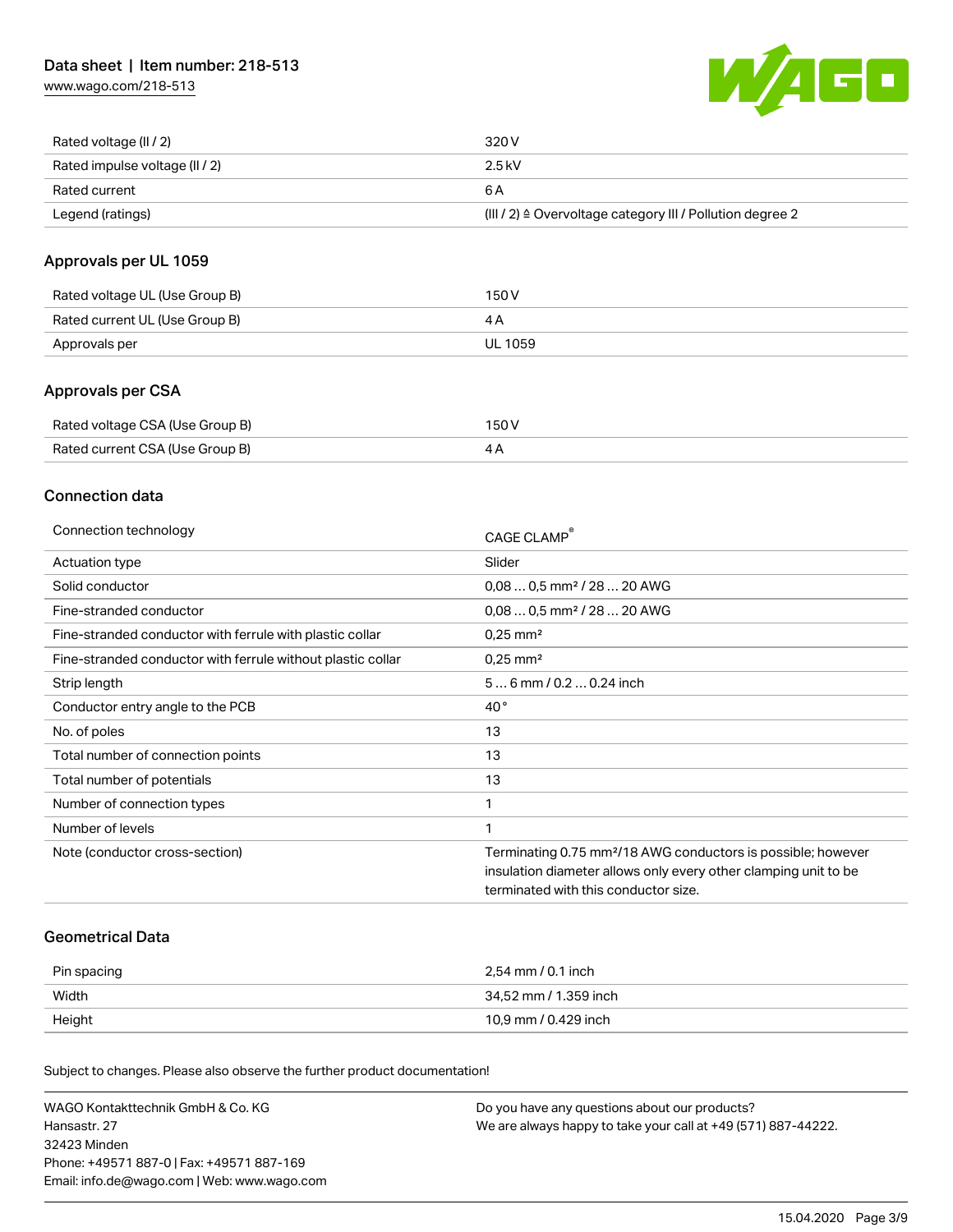## Data sheet | Item number: 218-513

[www.wago.com/218-513](http://www.wago.com/218-513)



| Height from the surface           | 8.1 mm / 0.319 inch        |
|-----------------------------------|----------------------------|
| Depth                             | 13 mm / 0.512 inch         |
| Solder pin length                 | $2.8 \,\mathrm{mm}$        |
| Solder pin dimensions             | $0.5 \times 0.75$ mm       |
| Drilled hole diameter (tolerance) | $1.1$ <sup>(+0,1)</sup> mm |

## PCB contact

| PCB contact                         | тнт                                      |
|-------------------------------------|------------------------------------------|
| Solder pin arrangement              | over the entire terminal strip (in-line) |
| Number of solder pins per potential |                                          |

### Material Data

| Color                       | gray                                  |
|-----------------------------|---------------------------------------|
| Material group              |                                       |
| Insulating material         | Polyamide 66 (PA 66)                  |
| Flammability class per UL94 | V <sub>0</sub>                        |
| Clamping spring material    | Chrome nickel spring steel (CrNi)     |
| Contact material            | Electrolytic copper $(E_{\text{Cu}})$ |
| Contact plating             | tin-plated                            |
| Fire load                   | $0.055$ MJ                            |
| Weight                      | 4.3 <sub>g</sub>                      |

## Environmental Requirements

| Limit temperature range | +105 $^{\circ}$ C |
|-------------------------|-------------------|
|                         | -60               |
| .                       |                   |

### Commercial data

| Product Group      | 4 (Printed Circuit) |
|--------------------|---------------------|
| Packaging type     | <b>BOX</b>          |
| Country of origin  | <b>PL</b>           |
| <b>GTIN</b>        | 4044918878586       |
| Customs Tariff No. | 85369010000         |

## Approvals / Certificates

### Country specific Approvals

Phone: +49571 887-0 | Fax: +49571 887-169 Email: info.de@wago.com | Web: www.wago.com

| Logo         | Approval                                                                   | Additional Approval Text                                      | Certificate<br>name |
|--------------|----------------------------------------------------------------------------|---------------------------------------------------------------|---------------------|
|              | Subject to changes. Please also observe the further product documentation! |                                                               |                     |
|              | WAGO Kontakttechnik GmbH & Co. KG                                          | Do you have any questions about our products?                 |                     |
| Hansastr, 27 |                                                                            | We are always happy to take your call at +49 (571) 887-44222. |                     |
| 32423 Minden |                                                                            |                                                               |                     |

15.04.2020 Page 4/9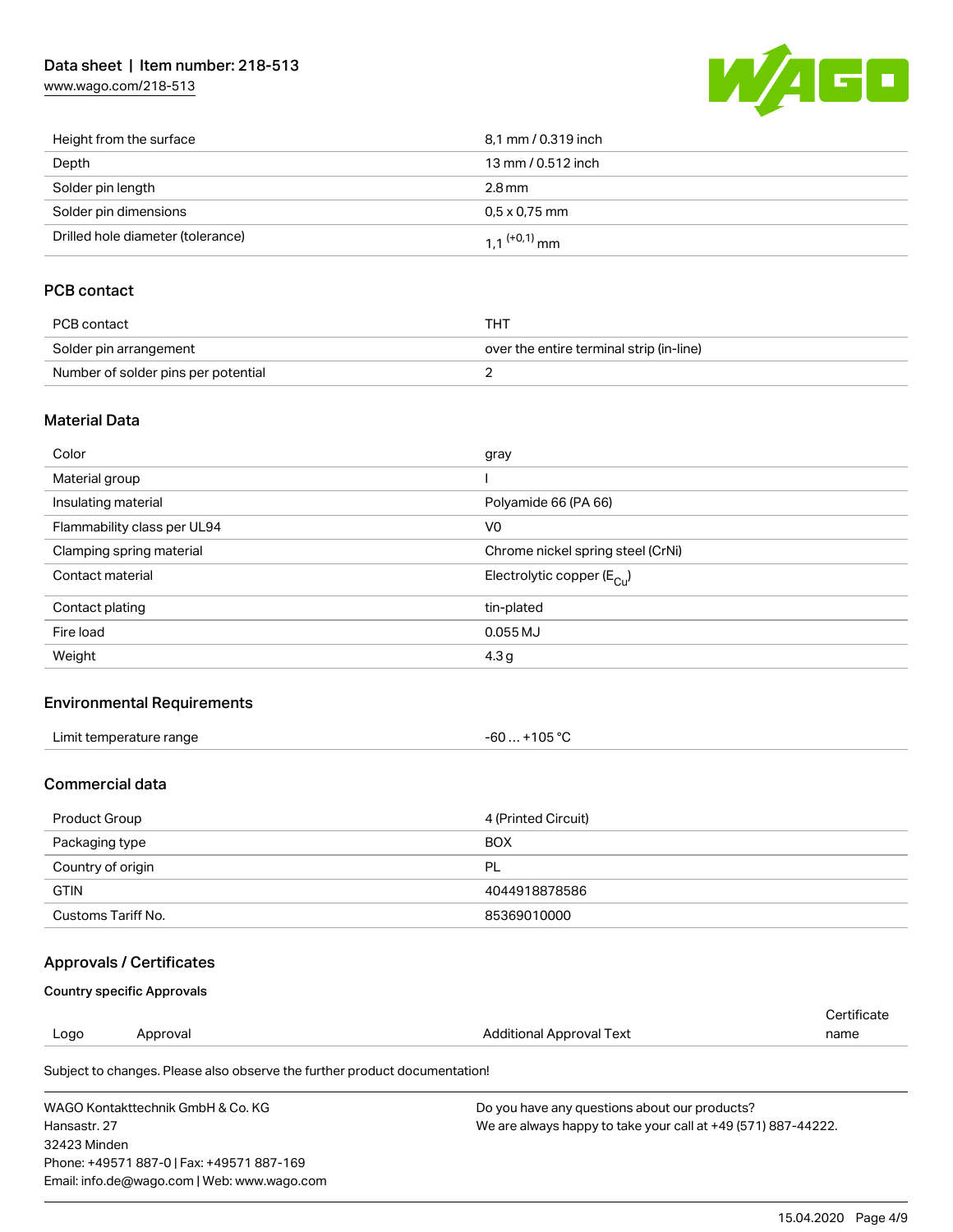

|                     | <b>CCA</b><br>DEKRA Certification B.V.  | EN 60947-7-4                    | NTR NL-<br>7267     |
|---------------------|-----------------------------------------|---------------------------------|---------------------|
|                     | <b>CCA</b><br>DEKRA Certification B.V.  | EN 60947                        | NTR NL-<br>7076     |
|                     | <b>CSA</b><br>DEKRA Certification B.V.  | C22.2 No. 158                   | 1565656             |
| KEMA                | <b>ENEC</b><br>DEKRA Certification B.V. | EN 60947                        | 2160584.01          |
| <b>UL-Approvals</b> |                                         |                                 |                     |
| Logo                | Approval                                | <b>Additional Approval Text</b> | Certificate<br>name |

| Logo | Approval                      | <b>Additional Approval Text</b> | name      |
|------|-------------------------------|---------------------------------|-----------|
|      | UL                            | <b>UL 1059</b>                  | 20190630- |
| ľ    | UL International Germany GmbH |                                 | E45172    |

## Counterpart

## Compatible products

#### Marking accessories

Email: info.de@wago.com | Web: www.wago.com

| Item no.: 210-331/254-202 |                                                                                                                | www.wago.com/210-331<br>/254-202                                                                                                                                                                                                                                                                                                                                                                                                                                                                                                                                                            |
|---------------------------|----------------------------------------------------------------------------------------------------------------|---------------------------------------------------------------------------------------------------------------------------------------------------------------------------------------------------------------------------------------------------------------------------------------------------------------------------------------------------------------------------------------------------------------------------------------------------------------------------------------------------------------------------------------------------------------------------------------------|
| Item no.: 210-331/254-204 |                                                                                                                | www.wago.com/210-331<br>/254-204                                                                                                                                                                                                                                                                                                                                                                                                                                                                                                                                                            |
| Item no.: 210-331/254-206 |                                                                                                                | www.wago.com/210-331<br>/254-206                                                                                                                                                                                                                                                                                                                                                                                                                                                                                                                                                            |
|                           |                                                                                                                |                                                                                                                                                                                                                                                                                                                                                                                                                                                                                                                                                                                             |
|                           | Do you have any questions about our products?<br>We are always happy to take your call at +49 (571) 887-44222. |                                                                                                                                                                                                                                                                                                                                                                                                                                                                                                                                                                                             |
|                           | WAGO Kontakttechnik GmbH & Co. KG<br>32423 Minden<br>Phone: +49571 887-0   Fax: +49571 887-169                 | Marking strips; as a DIN A4 sheet; MARKED; 1-16 (400x); Height of marker strip: 2.3 mm/0.091 in; Strip<br>length 182 mm; Horizontal marking; Self-adhesive; white<br>Marking strips; as a DIN A4 sheet; MARKED; 17-32 (400x); Height of marker strip: 2.3 mm/0.091 in; Strip<br>length 182 mm; Horizontal marking; Self-adhesive; white<br>Marking strips; as a DIN A4 sheet; MARKED; 33-48 (400x); Height of marker strip: 2.3 mm/0.091 in; Strip<br>length 182 mm; Horizontal marking; Self-adhesive; white<br>Subject to changes. Please also observe the further product documentation! |

15.04.2020 Page 5/9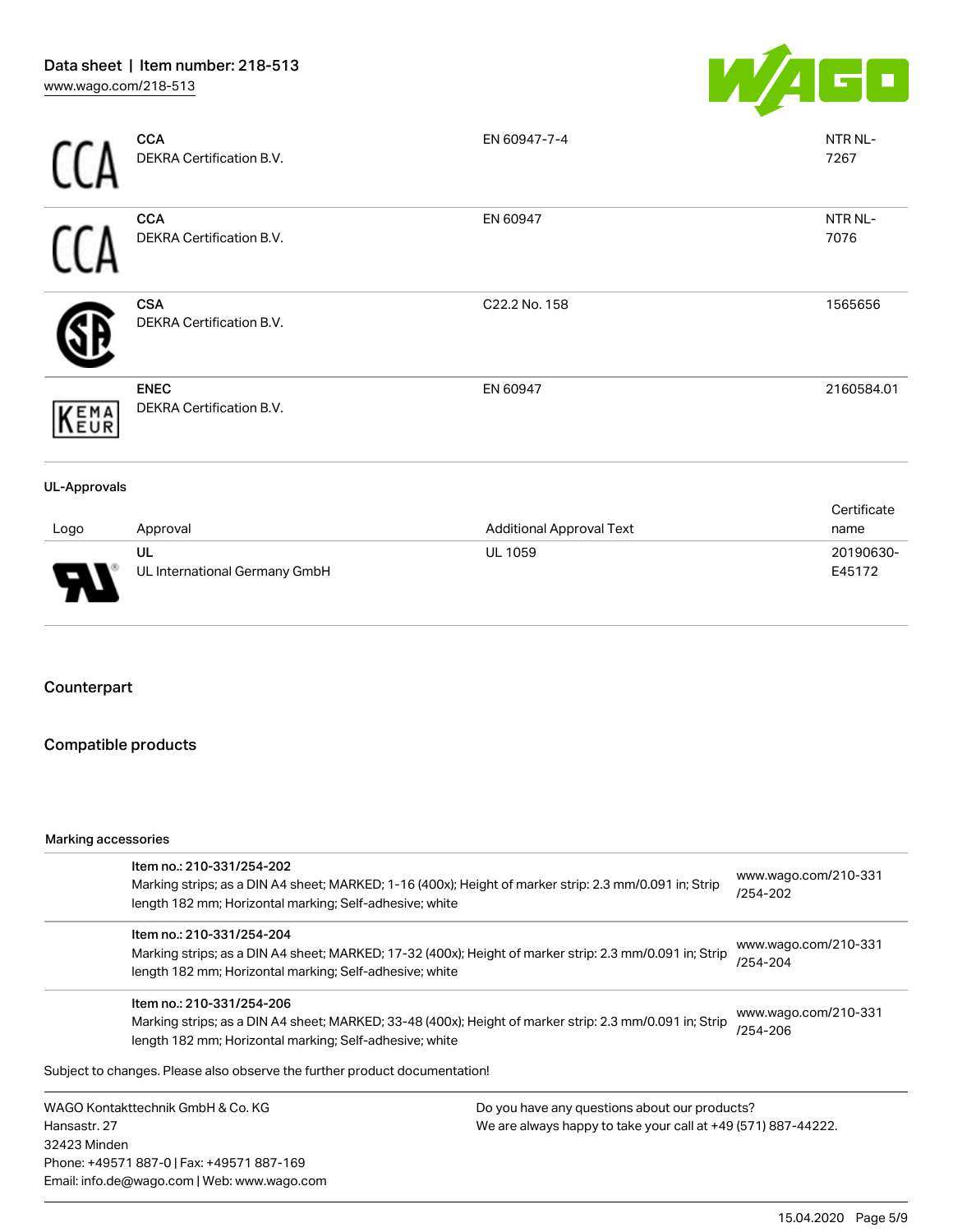

|         | Item no.: 210-331/254-207<br>Marking strips; as a DIN A4 sheet; MARKED; 1-48 (100x); Height of marker strip: 2.3 mm/0.091 in; Strip<br>length 182 mm; Horizontal marking; Self-adhesive; white | www.wago.com/210-331<br>/254-207 |  |
|---------|------------------------------------------------------------------------------------------------------------------------------------------------------------------------------------------------|----------------------------------|--|
| check   |                                                                                                                                                                                                |                                  |  |
|         | Item no.: 735-500                                                                                                                                                                              |                                  |  |
|         | Test pin; 1 mm Ø; with solder connection for test wire                                                                                                                                         | www.wago.com/735-500             |  |
| ferrule |                                                                                                                                                                                                |                                  |  |
|         | Item no.: 216-131                                                                                                                                                                              |                                  |  |
|         | Ferrule; Sleeve for 0.25 mm <sup>2</sup> / AWG 24; uninsulated; electro-tin plated                                                                                                             | www.wago.com/216-131             |  |
|         | Item no.: 216-151                                                                                                                                                                              |                                  |  |
|         | Ferrule; Sleeve for 0.25 mm <sup>2</sup> / AWG 24; uninsulated; electro-tin plated                                                                                                             | www.wago.com/216-151             |  |
|         | Item no.: 216-301                                                                                                                                                                              | www.wago.com/216-301             |  |
|         | Ferrule; Sleeve for 0.25 mm <sup>2</sup> / AWG 24; insulated; electro-tin plated; yellow                                                                                                       |                                  |  |
|         | Item no.: 216-321                                                                                                                                                                              |                                  |  |
|         | Ferrule; Sleeve for 0.25 mm <sup>2</sup> / AWG 24; insulated; electro-tin plated; yellow                                                                                                       | www.wago.com/216-321             |  |
| tools   |                                                                                                                                                                                                |                                  |  |
|         | Item no.: 210-648                                                                                                                                                                              | www.wago.com/210-648             |  |
|         | Operating tool; Blade: 2.5 x 0.4 mm; with a partially insulated shaft; angled; short                                                                                                           |                                  |  |
|         | Item no.: 210-719                                                                                                                                                                              | www.wago.com/210-719             |  |
|         | Operating tool; Blade: 2.5 x 0.4 mm; with a partially insulated shaft                                                                                                                          |                                  |  |

## Downloads Documentation

| <b>Additional Information</b> |             |               |          |
|-------------------------------|-------------|---------------|----------|
| Technical explanations        | Apr 3, 2019 | pdf<br>3.6 MB | Download |

## CAD/CAE-Data

| CAD data                  |            |          |
|---------------------------|------------|----------|
| 2D/3D Models 218-513      | <b>URL</b> | Download |
| <b>CAE data</b>           |            |          |
| EPLAN Data Portal 218-513 | <b>URL</b> | Download |

## PCB Design

Symbol and Footprint 218-513

Subject to changes. Please also observe the further product documentation!

WAGO Kontakttechnik GmbH & Co. KG Hansastr. 27 32423 Minden Phone: +49571 887-0 | Fax: +49571 887-169 Email: info.de@wago.com | Web: www.wago.com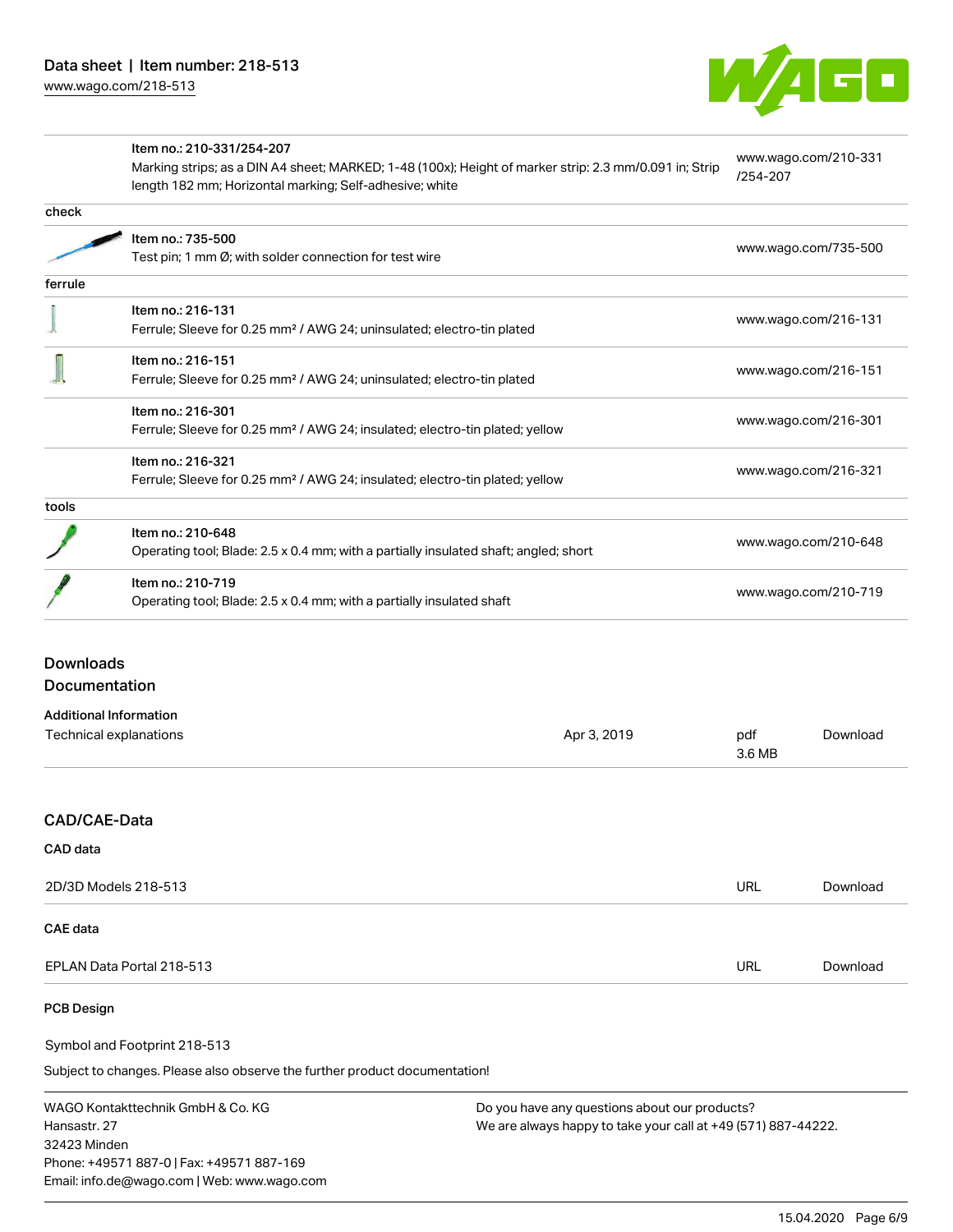CAx data for your PCB design, consisting of "schematic symbols and PCB footprints", allow easy integration of the WAGO component into your development environment.

#### Supported formats:

- Accel EDA 14 & 15  $\blacksquare$
- $\blacksquare$ Altium 6 to current version
- П Cadence Allegro
- $\blacksquare$ **DesignSpark**
- $\blacksquare$ Eagle Libraries
- $\blacksquare$ KiCad
- $\blacksquare$ Mentor Graphics BoardStation
- П Mentor Graphics Design Architect
- П Mentor Graphics Design Expedition 99 and 2000
- $\blacksquare$ OrCAD 9.X PCB and Capture
- $\blacksquare$ PADS PowerPCB 3, 3.5, 4.X, and 5.X
- $\blacksquare$ PADS PowerPCB and PowerLogic 3.0
- $\blacksquare$ PCAD 2000, 2001, 2002, 2004, and 2006
- $\blacksquare$ Pulsonix 8.5 or newer
- $\blacksquare$ **STL**
- $\blacksquare$ 3D STEP
- П TARGET 3001!
- $\blacksquare$ View Logic ViewDraw
- П Quadcept
- $\blacksquare$ Zuken CadStar 3 and 4
- $\blacksquare$ Zuken CR-5000 and CR-8000

PCB Component Libraries (EDA), PCB CAD Library Ultra Librarian

## Installation Notes

Conductor termination

Subject to changes. Please also observe the further product documentation!

WAGO Kontakttechnik GmbH & Co. KG Hansastr. 27 32423 Minden Phone: +49571 887-0 | Fax: +49571 887-169 Email: info.de@wago.com | Web: www.wago.com

Do you have any questions about our products? We are always happy to take your call at +49 (571) 887-44222.



URL [Download](https://www.wago.com/de/d/UltraLibrarian_URLS_218-513)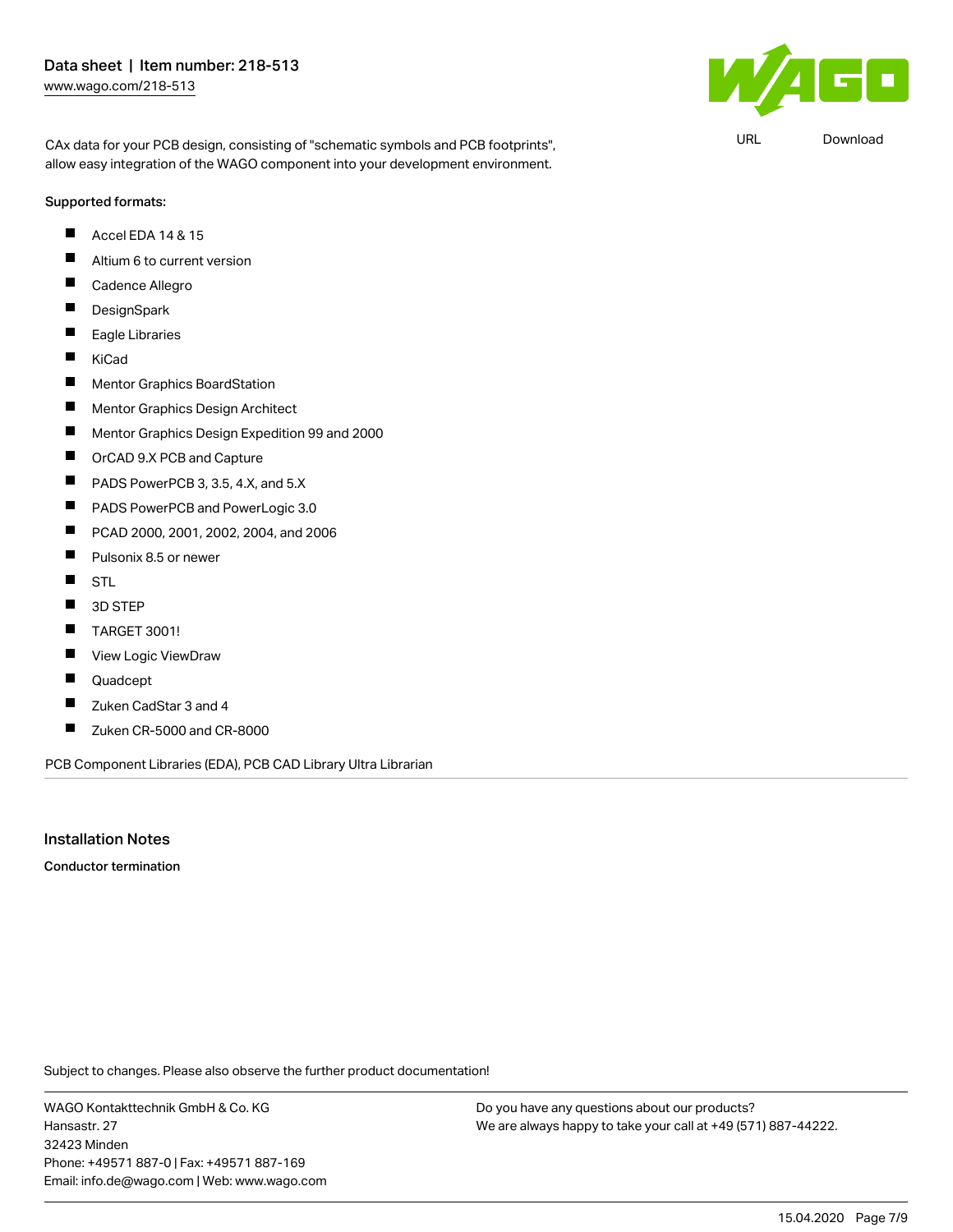# Data sheet | Item number: 218-513

[www.wago.com/218-513](http://www.wago.com/218-513)





Terminating stranded conductors in confined spaces requires a great deal of patience, unless you use the new 218 Series PCB Terminal Strips. The clamping units of these strips can be held open during termination process via integrated locking

Terminating 0.75 mm² (18 AWG) conductors is possible; however, insulation diameter allows only every other clamping unit to be terminated with this conductor size.



Conductor termination: To momentarily open the clamping unit, use screwdriver and then insert a stripped conductor. To open clamping unit for an extended period, move locking slide toward conductor entry hole. Then fully insert stripped conductor and move locking slide back to original position (also possible to perform with fingernail).



Incorrect – do not operate the locking slides from the back.

Marking

slide.

Subject to changes. Please also observe the further product documentation!

WAGO Kontakttechnik GmbH & Co. KG Hansastr. 27 32423 Minden Phone: +49571 887-0 | Fax: +49571 887-169 Email: info.de@wago.com | Web: www.wago.com